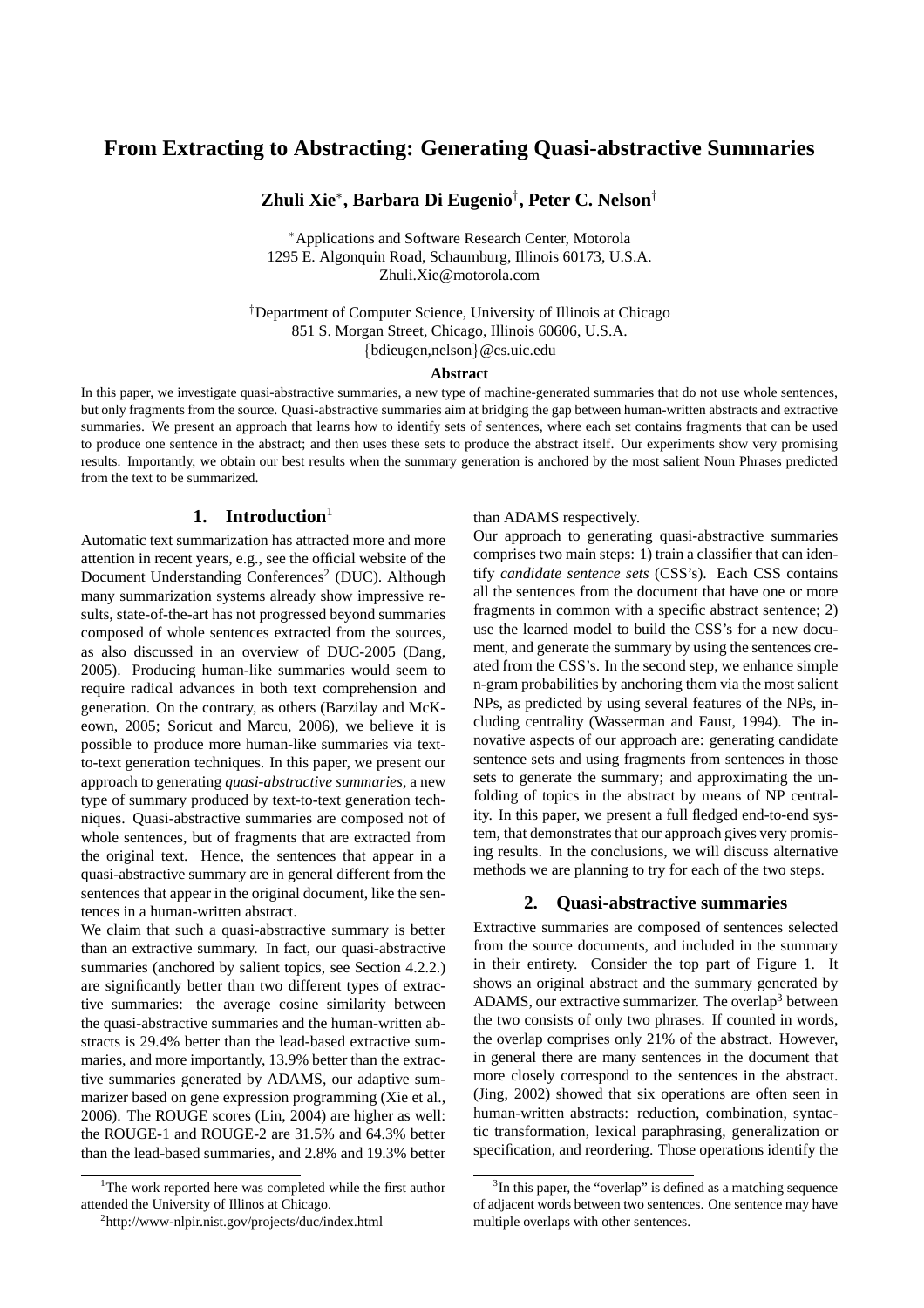*Two sentences from a human written abstract:*

- **A1** We introduce the bilingual dual-coding theory as a model for bilingual mental representation.
- **A2** Based on this model, lexical selection neural networks are implemented for a connectionist transfer project in machine translation.

*Extractive Summary (by ADAMS):*

- **E1** We have explored an information theoretical neural network that can acquire the verbal associations in the dual-coding theory.
- **E2** The bilingual dual-coding theory partially answers the above questions.

*Candidate sentence set for A1:*

- **S1** The bilingual dual-coding theory partially answers the above questions.
- **S2** There is a well-known debate in psycholinguistics concerning the bilingual mental representation...

*Candidate sentence set for A2:*

- **S3** We have explored an information theoretical neural network that can acquire the verbal associations in the dual-coding theory.
- **S4** It provides a learnable lexical selection sub-system for a connectionist transfer project in machine translation.

Figure 1: Phrase overlaps with abstract sentences

sources of up to 81% of the abstract sentences. For example, as shown in the bottom part of Figure 1, sentences **S1**, **S2**, **S3**, and **S4** from the text, cover more phrases from sentences **A1**, **A2** in the abstract. In this case the overlap rises to 64% of the abstract. If those overlapping phrases can be identified from the text to be summarized, we will advance our path to generating abstractive summary sentences one big step; the rest is to feed those phrases to a language generation module to produce the final sentence. Doing so will definitely improve cosine similarity, which is a bag-of-words metric, since the more overlap two texts have, the higher their similarity value. The summarization community has also been using ROUGE-n metrics (Lin, 2004). More overlap between abstract and summary will also improve the ROUGE-n metrics, since ROUGEn are recall measures. Our approach to generating quasiabstractive summaries consists of the following steps:

**Learn model that can identify** *Candidate Sentence Set (CSS)*. In turn, this step consists of:

- **1a. Label**: generate patterns of correspondence between sentences in the abstract and sentences in the text to be summarized. For each sentence  $A_i$  in the abstract, find sentences from the text that contain its fragments. These sentences comprise  $A_i$ 's CSS, represented by the sets of points in different shapes on the right side of diagram (I) in Figure 2.
- **1b. Train classifier** to identify the CSS's. The problem is not straightforward, because the classes of the target feature are variable. In fact, the number of sentences in an abstract varies across different documents and it is not clear on what it depends. For instance, the length of the 178 abstracts from CMP-LG ranges from 2 to 14 sentences. Therefore, when given a new text, we do not know how many classes there will be.

Moreover, clustering would not work, since clustering algorithms tend to put similar instances together, but sentences in a CSS may not be similar to each other at all. In Figure 1 sentences S3, S4 should be in A2's CSS; however, S3 and S4 have nothing in common except for the function words "a/an" and "the". Hence, we built a decision-tree classifier to recognize whether a pair of sentences belongs to the same CSS (see diagram (II) in Figure 2). This classifier uses 9 shallow statistical features, which include the position of each sentence within the document, their cosine similarity, the sentence pair entropy, etc.

**Generate summary for a new document.** Also this step comprises two substeps.

- **2a Generate CSS's.** Sentence pairs are built as the cross-product of all the sentences in the text. Then those pairs are run through the classifier. The pairs classified as "1", which means both sentences are in the same CSS, will be merged to form each of the final CSS's. This step is shown in diagram (III) in Figure 2, and results in a set of CSS's ordered by the lowest sequence indices of the sentence pairs in each of the CSS's.
- **2b Realize summary.** Each summary sentence is generated on the basis of one CSS. For each CSS, we compute n-gram probabilities for the words that appear in the document sentences belonging to that CSS. The actual sentences are generated according to two models, *SQa* (Simple Quasi-abstractive) and *QaST* (Quasiabstractive with Salient Topics).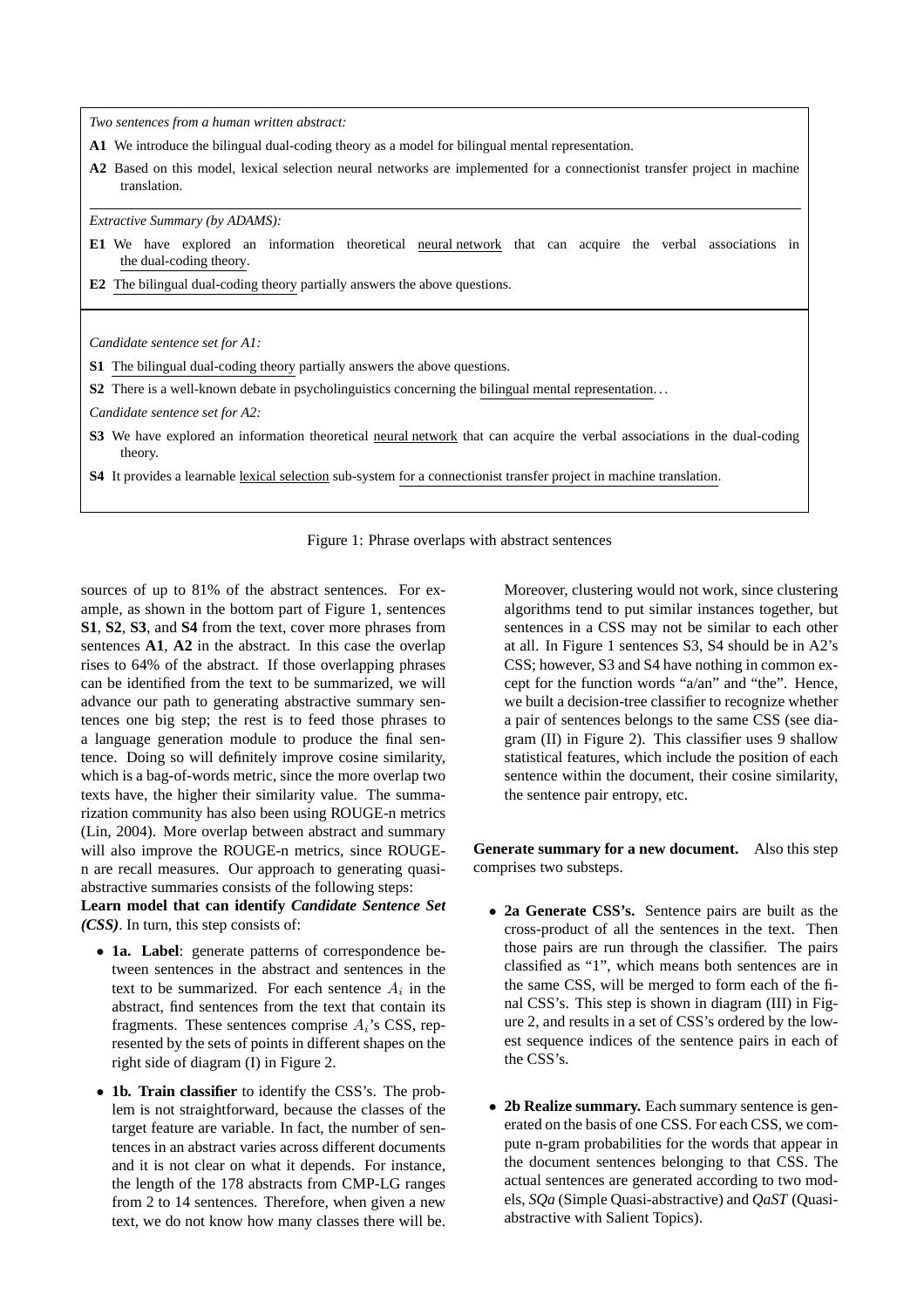

Figure 2: Candidate Sentence Sets Discovery Diagram

## **3. Learn the CSS model**

#### **3.1. Step 1a: Label**

To train the CSS generator, we first need to create our training data, namely, the CSS's for our corpus. We build on the detailed study of decomposition of abstract sentences in (Jing, 2002). Jing trained a HMM to identify fragments. We, however, adopt a simpler approach based on string overlap, since our goal is to find phrases which cover a summary sentence as much as possible, not to account for how the decomposition is performed by humans. Our approach is shown in Algorithm 1. For each sentence  $A_i$  in the abstract, this algorithm returns a  $CSS<sub>i</sub>$  that contains all the sentences  $S_i$  that overlap with  $A_i$  ( $L_i$  is the j-th fragment in sentence  $S_j$  overlapping with  $A_i$ , in the source document D). In our experiments, we use the corpus CMP-LG com-

| $D$ ). In our experiments, we use the corpus CMP-LG co                        |  |
|-------------------------------------------------------------------------------|--|
| <b>Algorithm 1</b> Candidate Sentence Set Generation                          |  |
| $n_{\text{recoodura}} \text{Cat} \text{Cendidata} \text{Cont} \text{Cat} (A)$ |  |

procedure GetCandidateSentenceSet $(A_i)$ 1:  $CSS_i := \emptyset$ 2: **for** each sentence  $A_i$  in an abstract **do** 3:  $T_i$ :=Tokenize( $A_i$ ); 4:  $T_i$ :=RemovePunctuation( $T_i$ ); 5: **end for** 6: **repeat** 7:  $(L_j, S_j)$ :=FindLongestCommonToken $(A_i, D)$ ; 8:  $T_i := T_i$ .  $Remove(L_j);$ 9:  $CSS_i := CSS_i \cup S_j;$ 10: **until**  $L_j = \emptyset ||T_i = \emptyset$ 

prising 178 documents. This corpus contains 863 abstract sentences in total. If we exclude overlaps that consist of one single word, an abstract sentence will correspond to 1

to 15 sentences (overlap length  $\geq$  2), or 1 to 8 sentences respectively (overlap length  $\geq$  3). It turns out that a significant portion (70.8%) of abstract sentences are composed of fragments of length  $\geq 2$ , which can be found in the text to be summarized. Since in the generation stage we will use n-gram probabilities with  $n \geq 2$ , we set the minimal length of overlap to two in Algorithm 1. We now have a training corpus of documents and their CSS's, to be used to train a model that automatically identifies CSS's.

#### **3.2. Step 1b: Train the CSS classifier**

We reformulate our classification task as: Given a set of documents, where all CSS's have been labelled, transform each document into a sentence pair set where each instance is represented by a feature vector and the target feature is whether the pair belongs to the same CSS. This idea is shown in Figure 2, diagram II.

For a text with a sentences, in total  $\frac{a(a-1)}{2}$  pairs will be generated. We encode each pair as a vector of 9 shallow statistical features, which include: *location of paragraph* containing each sentence; *position of each sentence* within the document; *length of each sentence*, measured in number of words  $l(s_i)$ , and normalized by the Sigmoid function:

$$
LN_i = \frac{1 - e^{-\alpha}}{1 + e^{-\alpha}}, \alpha = \frac{l(s_1) - \mu(l(s))}{\sigma(l(s))}
$$

where  $\mu(l(s))$  is the average length of sentences, and  $\sigma(l(s))$  is the standard deviation of the sentence lengths; *cosine similarity* between the two sentences; *length of their longest common n-gram*; *sentence pair entropy*

$$
EN = -\sum_{i=1}^{k} \{Freq(w_i) \cdot log[Freq(w_i)]\}.
$$

where  $w_i \in s_1, s_2, w_i$  is a content-word, and  $Freq(w_i)$  is the frequency of  $w_i$  in that document.

The features above by no means are complete. We chose them simply because they are easily obtained and domain independent. Other linguistic motivated features may be considered in our future work.

The CMP-LG corpus generated a total of 8,152,713 instances. However, this collection of instances is extremely imbalanced, since the positive instances only amount to 0.398%. Extremely imbalanced data sets cause the dominant class of the target features to be favored. Two whole workshops (Japkowicz, 2000b; Chawla et al., 2003) and a full special issue of the SIGKDD Explorations Newsletter (Chawla et al., 2004) have been devoted to this problem. A common technique to address this problem in machine learning is to replicate instances of the minority class to reduce the unfair preference (Chawla et al., 2002; Japkowicz, 2000a; Akbani et al., 2004). This is the approach we followed as well, hence, we replicated the instances in the minority class to reduce the unfair preference. In the experiments reported below, the positive instances are boosted to about 11% of the total data. The augmented data set was input to three classifiers: Naïve Bayes (NB), Support Vector Machines (SVMs) and decision trees (DTs). We used three freely available packages, Borgelt's NB classifier (Borgelt,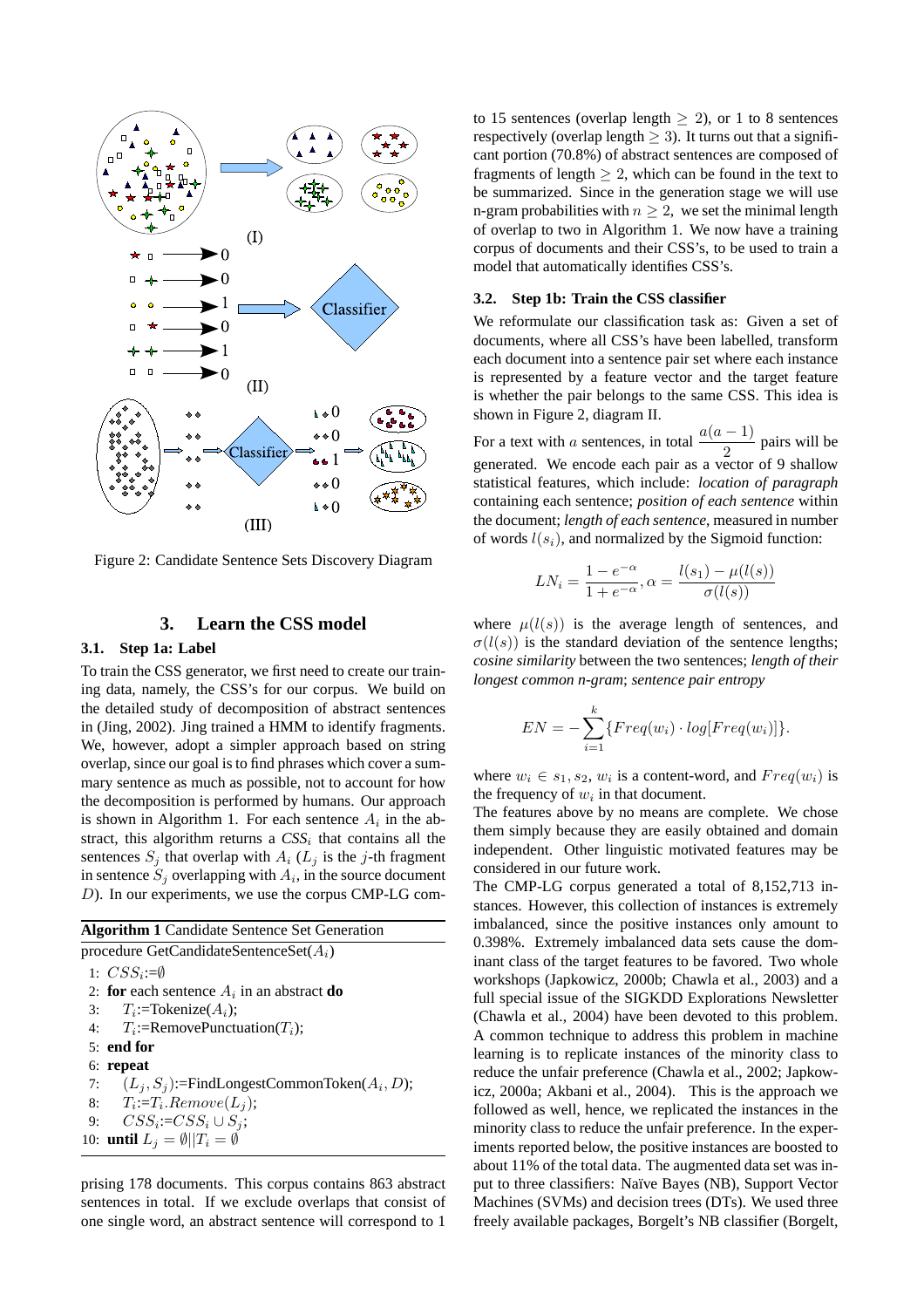1999), SVM-light (Joachims, 2002) and YaDT (Ruggieri, 2004) respectively. We ran three way cross validation, where in each run the classifier is trained on 2/3 of the data and tested on the remaining third. Table 1 reports the average results across the three runs, obtained via NB, SVMs<sup>4</sup>, and decision trees respectively. We can see from Table 1 that DTs performs the best among the three classifiers in terms of F-measure; and the precision is well over 0.6, which give us some confidence that the DTs can accurately classifies positive instances. In Step 1b we tried all three classifiers to predict the CSS's and hence generate summaries for unseen testing documents. It turns out NB doesn't do so well; and SVMs and DTs perform comparably. We finally used DTs because it has better F-measure, and also because SVMs take much longer time to train.

| Classifier | NB    | <b>SVMs</b> | D <sub>Ts</sub> |
|------------|-------|-------------|-----------------|
| Accuracy   | 0.867 | 0.901       | 0.895           |
| Precision  | 0.385 | 0.706       | 0.634           |
| Recall     | 0.345 | 0.172       | 0.296           |
| F-measure  | 0.364 | 0.276       | 0.404           |

Table 1: CSS Discovery Results

Boosting affects the distribution of instances in the test set as well. Hence, the classifier will identify for us correct positive instances, but also report some false positive instances. However, we are actually only interested in the positive instances it labels, not in the pure classification performance of the classifier itself. Without boosting, the classifier would just not give us any positive instances at all. Also note that the duplicates (of positive instances) are removed when we form the Candidate Sentence Sets.

## **4. Generate summary for new document**

#### **4.1. Step 2a: Generate CSS's**

The first substep is to generate CSS's for the new document. Again, here we use the corpus CMP-LG comprising 178 documents. Also in this case, we use 3-way crossvalidation: the classifier derived in one of the three runs at the previous step by using  $2/3$  of the documents is used to generate the CSS's for documents in the test set  $(1/3)$  or the rest of the corpus) for that run. We first build the crossproduct of all the sentences in it and the feature vectors for these pairs; then those vectors are run through the decision tree classifier just described.

Those pairs which are labelled as "1" will then be merged to form the final CSS's. One pair  $p$  will be merged into set  $s$  if and only if the cross product, of the sentences from  $p$ and the sentences from s, contains only positive sentence pairs. In other words, in the sentence set after merging, any two sentences must form a positive pair.

Since the indices of sentences are sequentially labelled across the document, and so are the pairs, the formation of the CSS's will also exhibit a natural order, i.e., the first CSS will contain a fragment  $f_1$  which appears earlier in the source document than any fragments in the second CSS; and so on for the rest of CSS's.

#### **4.2. Step 2b: Realize Summary**

As mentioned earlier, once we have obtained the CSS's for a document to be summarized, we use two methods to realize the summary: Simple Quasi-abstractive (SQa) and Quasi-abstractive with Salient Topics (QaST). Both are based on computing n-grams, even if in QaST those ngrams are anchored in salient NPs. We did not adopt a more sophisticated generation approach because, as often happens in a text-to-text generation circumstance, our application does not have access to the kind of information that generic NLG systems require as input (Soricut and Marcu, 2005), e.g., deep subject-verb or verb-object relations as required by Penman (Matthiessen and Bateman, 1991) or FUF (Elhadad, 1991), or the shallow syntactic relations needed by HALogen (Langkilde, 1998). We present each of our methods in turn.

#### **4.2.1. SQa realization**

The SQa method uses n-gram probabilities to generate the actual sentences in the abstract. A simple quasi-abstractive summary is generated as shown in Algorithm 2. To generate a new sentence, first we compute n-gram probabilities based on each CSS predicted by the CSS generator. Then given a word sequence which begins with a start-ofsentence symbol, a new word, which has the highest probability given the previous  $N - 1$  words, is appended to the sentence until an end-of-sentence symbol is encountered. This process is repeated for each CSS.

| <b>Algorithm 2 SQa Summary Realization</b> |  |  |  |  |  |
|--------------------------------------------|--|--|--|--|--|
| procedure GenerateSQA()                    |  |  |  |  |  |
| $/S$ : start-of-sentence symbol            |  |  |  |  |  |
| 2: $/E$ : end-of-sentence symbol           |  |  |  |  |  |
| $NS_i$ : the <i>i</i> -th new sentence     |  |  |  |  |  |
| 4: for $i=1$ to n do                       |  |  |  |  |  |
| $NGram_i$ :=BuildNGramModel( $CSS_i$ );    |  |  |  |  |  |
| $t = \sqrt{S/w_1 \dots w_{N-2}};$<br>6:    |  |  |  |  |  |
| $NS_i:=t$ :                                |  |  |  |  |  |
| $w_i$ :=null:<br>8:                        |  |  |  |  |  |
| while $w_i \neq /E/\textbf{do}$            |  |  |  |  |  |
| $w_i$ := $NGram_i$ .getNext(t);<br>10:     |  |  |  |  |  |
| $t = t$ .removeFirstWord();                |  |  |  |  |  |
| t:= t.appendWord $(w_i)$ ;<br>12:          |  |  |  |  |  |
| $NS_i$ := $NS_i$ .appendWord $(w_i)$ ;     |  |  |  |  |  |
| end while<br>14:                           |  |  |  |  |  |
| end for                                    |  |  |  |  |  |

#### **4.2.2. QaST realization**

The n-gram based language generation model is built solely on statistical information of word sequences from a text. Even if the model is "filtered" by the CSS's so to speak (i.e., only the conditional probabilities of words that appear in that CSS are used), it is very difficult, if not impossible, to generate a good summary for that text without additional knowledge. For a summary to be a summary, it should include the most salient information from the source and exclude the redundant. For a text document to be informative, it should address some topics and regard them as the foci. In our previous work (Xie, 2005), we proposed

<sup>&</sup>lt;sup>4</sup>We experimented with four different kernels. The best results were obtained with the radial basis function kernel.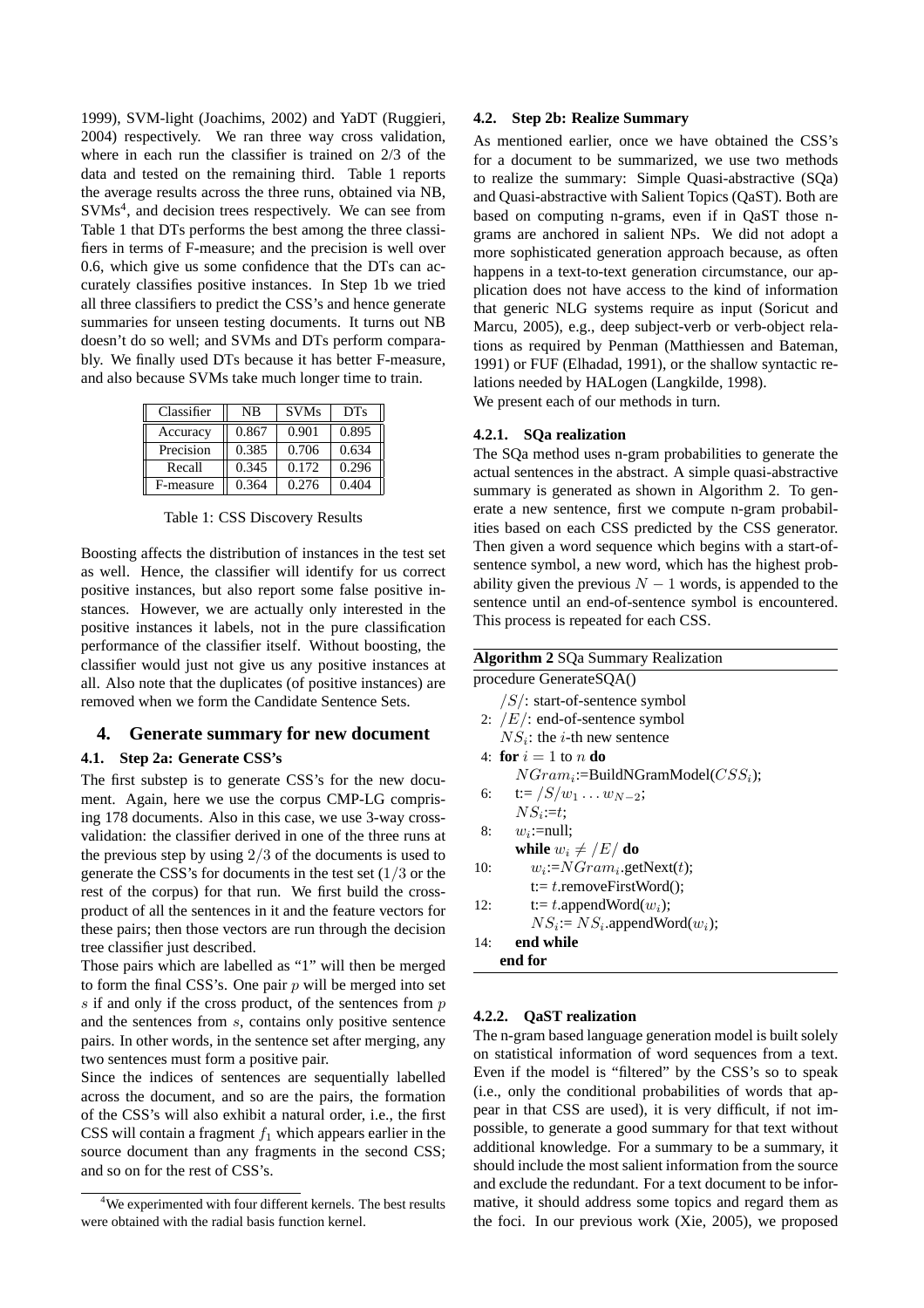a new text feature, *noun phrase centrality*, which represents the prominence of a noun phrase within a certain text. The value of the NP centrality is obtained by applying centrality measures upon a NP network. The NP network is constructed by connecting NPs at the utterance level. We showed in (Xie, 2005) that the salient topics in the forms of NPs from the text can be predicted highly accurately (Fmeasure  $= 0.883$ ) by using decision trees that include several features of NPs, including NP centrality.

Here we extend the basic summary generator by anchoring the generation of a new summary sentence in a salient NP predicted in the way described in (Xie, 2005). Our augmented summary generator comprises:

- 1. Generate salient NPs via topic prediction
- 2. Sort predicted salient NPs according to their lengths. Longer NPs cause less variation in the sentence generation process.
- 3. For each sentence  $S_i$  to be generated, traverse the lists of NPs and of CSS-based n-gram probabilities in parallel (these sets of probabilities are ordered, since they're derived from the CSS's which are ordered). Generate  $S_i$  by using the highest ranked NP which has not been used yet, and the first model where this NP is found. If a certain NP does not exist in any n-gram model, it is discarded.

A sentence is generated by using the highest ranked NP which has not been used and a specific submodel as follows: the NP constitutes the starting sequence  $w_iw_{i+1} \ldots w_{i+k}$ ; repeatedly, words are prepended to the sequence at the front according to

$$
\arg \max_{i=1} P(w_{i-1} | w_i^{i+N-2})
$$

until /S/ has been encountered; then repeatedly, words are appended to the sequence at the end according to

$$
\arg\max_{i+k+1} P(w_{i+k+1} | w_{i+k-N+2}^{i+k})
$$

#### until  $/E/$  has been found.

To estimate the complexity of our model, the first thing to see is that we are actually performing depth-first search here. The complexity of a general depth-first search is  $O(b^m)$ , where b is the branching factor and m is the maximal depth. In our situation since the CSS's is not that big and hence the n-gram obtained from the CSS's will have  $b = 1$  in most cases. The actual running time was very short although we did not record it.

## **5. Experiments and Results**

We compare four different models: two baseline models, a lead-based extractive summary (Lead), and ADAMS, the extractive summarizer we developed in previous work (Xie et al., 2006); and two models, *SQa* (Simple Quasiabstractive) and *QaST* (Quasi-abstractive with Salient Topics), built according to the methodology just described.

**Lead:** Selects the first sentence from each of the first m paragraphs.

- ADAMS: Selects the top m sentences ranked according to a sentence ranking function ADAMS has previously learned.
- **SQa:** Uses n-gram probabilities over the first m discovered candidate sentence sets to generate the sentences in the summary.
- **QaST:** Anchors the choice of the specific set of n-gram probabilities in salient topics. Stops after m sentences have been generated.

Let  $m$  be the number of sentences in the summary of the text to be summarized. In real life, the user would set the value of m. In our experiments, in order to compare the machine-generated summary with the human-written abstract, we set the value of  $m$  to be the number of sentences in the abstract. Note that, since we limit the number of sentences rather than words, the generated summary can be longer or shorter than the abstract. Moreover, we intend to lift this simplification in future experiments. One of the best sentences generated by QaST is shown in Figure 3. The NP "the plan construction" is the starting word sequence for that new sentence. Using the sentence generation method described above, the resulting sentence is almost a perfect one which combines two original sentences from the text. However, undoubtedly, using the n-gram model only does not guarantee the grammaticality of the generated summary sentences, as shown e.g. by the missing ")" in this example. It remains for us to further explore this problem in our future work.

The summaries generated from those four models are compared with the corresponding abstracts. The evaluation metrics are the mean cosine similarity value, ROUGE-1, and ROUGE-2 scores. The results are listed in Table 2 we report the best results, obtained with  $n = 4$  for computing n-gram probabilities. It turns out that the average cosine similarity and ROUGE-2 score of the SQa summaries to the abstracts is 0.293 and 0.078 respectively, which are even lower than the performance of the Lead system respectively (0.330 and 0.098). Our previous experiments with ADAMS had achieved a much better performance of in all three metrics: 0.375, 0.426, and 0.135 (+13.6%, +27.9%, and +37.8% improvement over Lead respectively). Using simple n-grams over the candidate sentence sets is too simplistic. Our QaST model was given additional knowledge so that its performance is much better than the SQa model. The three evaluation scores for summaries produced by QaST is 0.427, 0.438, and 0.161, which are 29.4%, 31.5%, and 64.3% better than the Lead system; and 13.9%, 2.8%, and 19.3% better than ADAMS. Except the 2.8% improvement in ROUGE-1, these differences are statistically significant by using two sample t-tests on the results.

|                      | Lead  | <b>ADAMS</b> | SOa   | OaST  |
|----------------------|-------|--------------|-------|-------|
| Cosine Similarity    | 0.330 | 0.375        | 0.293 | 0.427 |
| ROUGE-1 Score        | 0.333 | 0.426        | 0.334 | 0.438 |
| <b>ROUGE-2 Score</b> | 0.098 | 0.135        | 0.078 | 0.161 |

Table 2: Experimental Results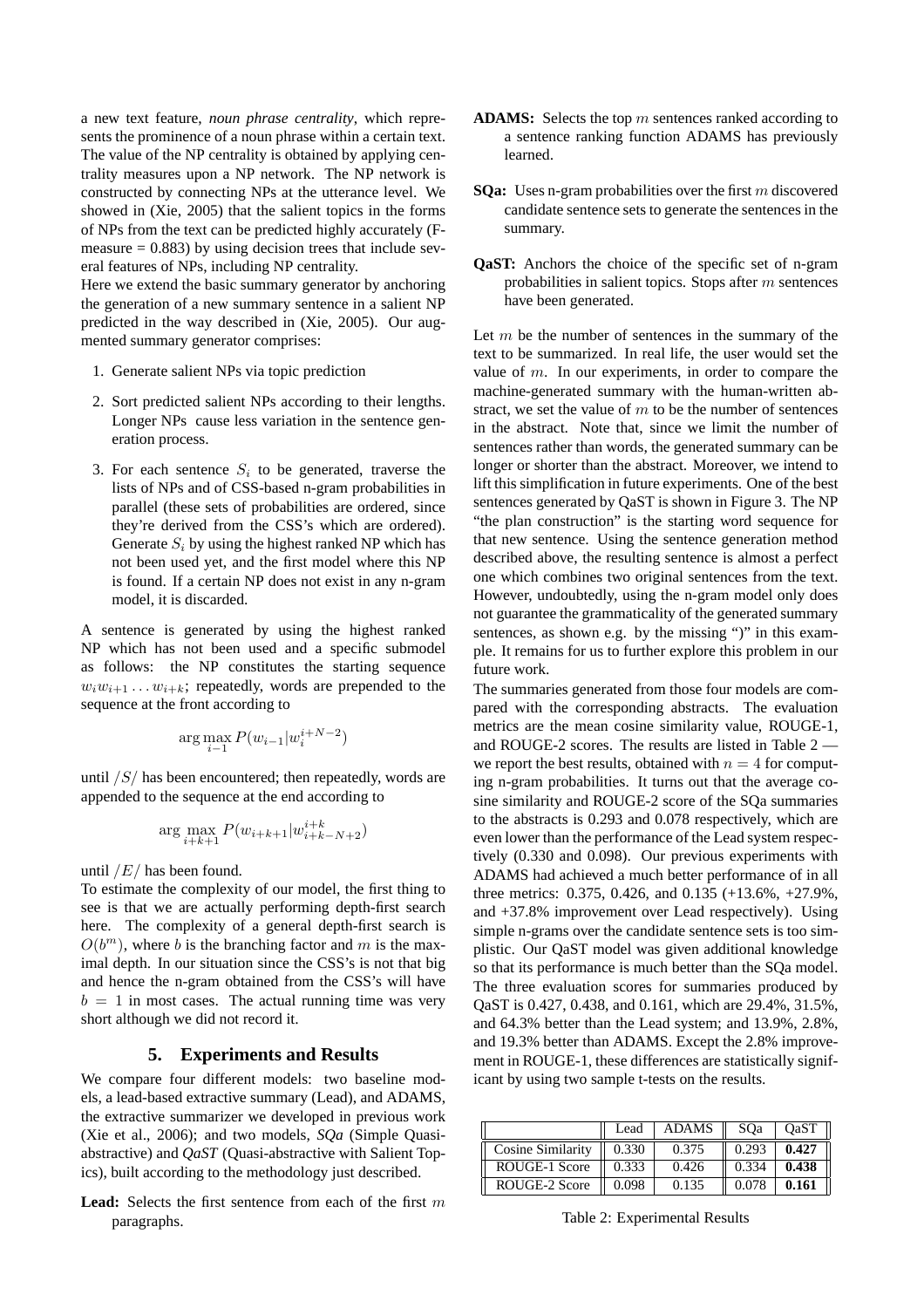**New** In collaborative expert-consultation dialogues, two participants ( executing agent and the consultant bring to the plan construction task different knowledge about the domain and the desirable characteristics of the resulting domain plan.

**Original** In collaborative expert-consultation dialogues, two participants (executing agent and consultant) work together to construct a plan for achieving the executing agent's domain goal. The executing agent and the consultant bring to the plan construction task different knowledge about the domain and the desirable characteristics of the resulting domain plan.

Figure 3: An Example Sentence Generated by the QaST Model

## **6. Related Work**

(Jing, 2002) is the first study of decomposition of abstract sentences which goes well beyond previous approaches based on sentence alignment (Kupiec et al., 1995; Marcu, 1999; Teufel and Moens, 1997), where an abstract sentence is considered to be re-written from a single sentence from the text. Jing showed that an abstract sentence may consist of fragments found in multiple sentences, and developed an HMM to find those fragments; however, she did not use the patterns found during the decomposition process to predict what fragments shall be used to compose a sentence in the summary, as we do here. Our approach is very similar to *Sentence Fusion* (Barzilay and McKeown, 2005): a new sentence is generated by finding the common theme from a set of similar sentences coming from different documents and computing how the sentences can be fused, based on their dependency tree representations. The similar sentences are found from multiple source articles. However, our approach differs from *sentence fusion* in that our system generates a new sentence from a CSS. Each CSS contains a set of sentences from a single source article, which do not necessarily have a common theme. More recently, (Wan et al., 2007) proposed a *Global Revision* approach to improve the coherence of the summaries. They used a Maximal Spanning (Dependency) Tree to structure a new sentence and combined with four-gram language model for surface realization. This approach is the most similar one to ours that we have seen so far. Our approach differs from theirs in two aspects. First, our goal is to improve the overall similarity of the summaries to human-written abstracts; while their goal is to improve the overall fluency. Second, we provided a complete end-to-end system of constructing a quasi-abstractive summary, from building a CSS model to find the input content, to combining the CSS with a salient NP to finally produce a new sentence; while their approach only concerned about using a set of input words/phrases to build a new sentence without considering how to obtain the input.

Other approaches relevant to ours, since they all aim at deriving summaries that are not extractive, include sentence compression (Knight and Marcu, 2000), and models for headline generation (Banko et al., 2000; Soricut and Marcu, 2006). Our approach differs from theirs in that we try to simulate the process of composing a new sentence by finding the correspondence between fragments of sentences in the abstracts and sentences in the documents, rather than directly manipulating the sentences in the document. (Soricut and Marcu, 2006) also exploits *topic keywords* extracted from the document.

## **7. Conclusions**

In this paper we have proposed a new type of machine generated summary, the quasi-abstractive summary. Quasiabstractive summaries differ from human-written abstracts in two aspects: on the surface we do not add new words or phrases; and in the core we have not tried to apply text understanding. Despite these limitations, this new type of summary goes well beyond the traditional extractive summaries, as it uses fragments, but not whole sentences, from the source. We showed that the simpler model, that uses *N*-gram models over the CSS's returned by a decision tree classifier, is not effective. However, when we anchored the *N*-gram model with the NPs which were predicted to be salient topics in the text to be summarized, we obtained a much better outcome — the average cosine similarity value improved by 29.4% when compared to Lead, and 13.9% when compared to ADAMS. ROUGE-1 score is 31.5% better than Lead and 2.8% better than ADAMS. ROUGE-2 score has the most significant improvement, which is 64.3% higher than Lead and 19.3% higher than ADAMS.

We are currently investigating additional methods for each of the four substeps in our approach. For example, in step 1b, to obtain a better CSS's classifier, we are investigating other ways, such as cost-sensitive classifiers (Domingos, 1999; Ting, 2002; Turney, 2000), to improve the performance of classifier without changing the class distribution. We are also investigating the features used for classification in step 1b, by considering the selection metrics discussed in (Zheng et al., 2004). Improving the performance of the CSS's classifier may engender better results in the summary generation step. And for step 2b, generation, we are looking into models that ensure the grammaticality of the resulting sentences. As a first pass we intend to impose filters on the outcomes of this step, e.g. by parsing each sentence as it is generated to catch major grammar mistakes. The approach presented in (Wan et al., 2007) seems to be a good candidate and we will see what results we can get by combining it with ours. In addition, sentences generated by our summarizer are generally rather long; a simple cutoff may be effective.

#### **8. Acknowledgments**

This work was supported by award N000140010640 from Office of Naval Research, and partly awards IIS-0133123 and ALT-0536968 from the National Science Foundation. We would also like to thank anonymous reviewers for their valuable feedback on this paper.